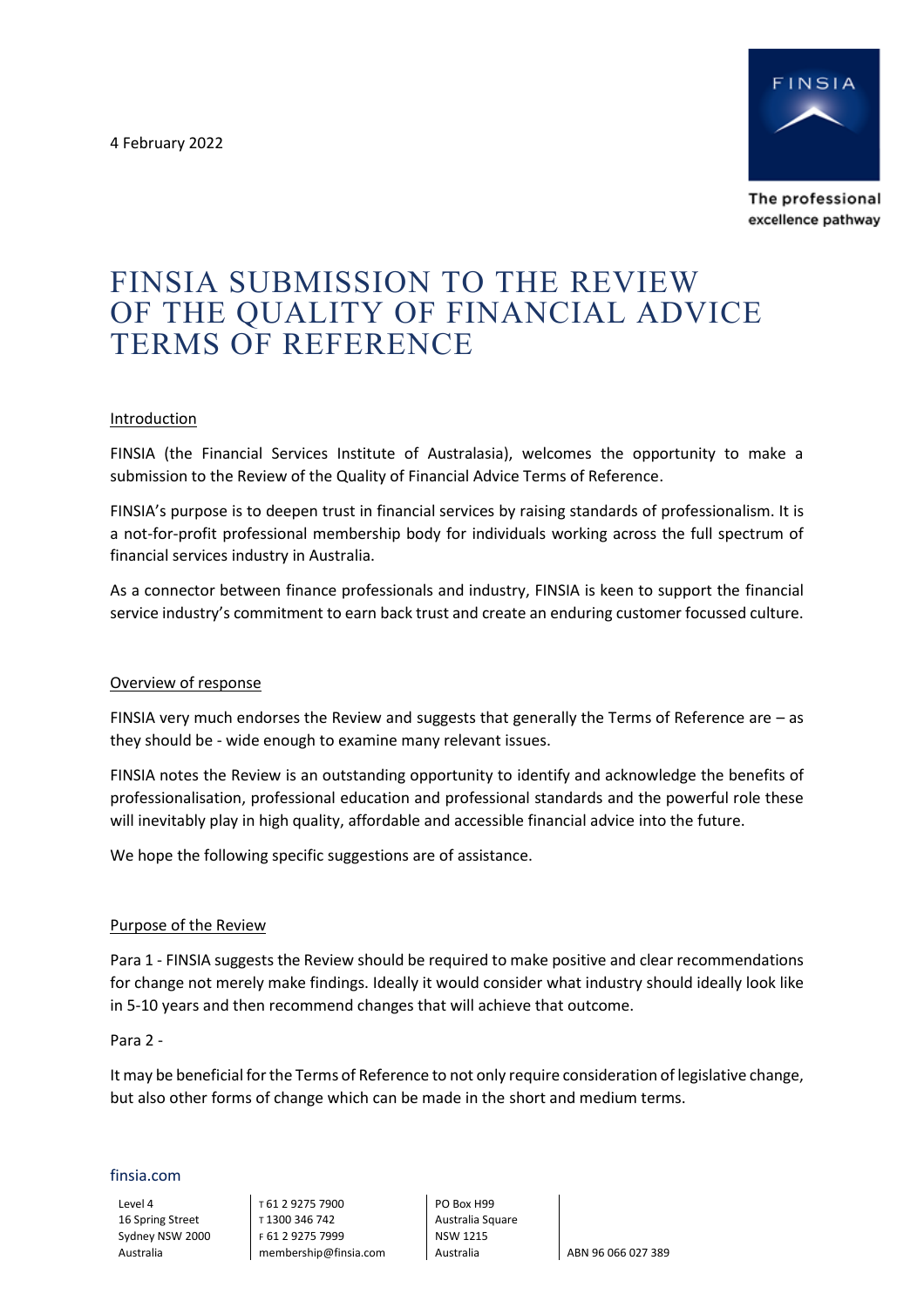The Terms of Reference could also usefully include a reengineering of the advice process- particularly asking what the consumer values and how can that best be delivered - and what value to the parts of the process deliver to that end.

FINSIA suggests the Terms of Reference might also usefully direct the Review to specifically consider the effectiveness of professionalisation, professional education and professional standards to underpin the streamlining, principles-based regulation, clarity and avoidance of unintended consequences noted in 2.1 -2.4.

Para 3 -

3.1.1 - FINSIA suggests it would be beneficial to also examine "strategic advice" and that there would be benefit in expanding the role and bounds of intra-fund advice.

3.1.5 - The limited examination of Life Insurance is noted with some concern. FINSIA suggests expanding the area for examination in relation to Life Insurance beyond remuneration. For example are the reforms restraining the ability of the customer to access advice in relation to life insurance?

FINSIA also suggests the Terms of Reference might usefully be expanded to examine insurance more broadly including life, superannuation and group life arrangements. The critical area for examination is customer experience generally in insurance including levels of cover (including matters that may be contributing to underinsurance), claims experience and indemnity experience.

Importantly levels of incentives and remuneration ought not to drive outcomes that are not in the client's best interests.

Para 4 –

FINSIA suggests the Terms of Reference might be enhanced to:

4.1 - have the Review look at the Single Disciplinary Body and assess whether as established, it will achieve the appropriate goals.

4.2 - in addition to considering overseas bodies, have the Review examine established professions and professional bodies in, for example, the legal and accounting professions.

4.3 – in the area of remuneration, ask customers what their preference is as to how their advisor is remunerated. Is there room for flexibility in remuneration in a way that suits the customer? Is the most important consideration that the client knows the available options for payment to the adviser and the relative advantages and disadvantages of each?

4.6 - consider data standardisation - without data standardisation it will be difficult and complex to share information relevant to Robo Advice or the Consumer Data Right.

## **Generally**

In addition FINSIA suggests the Terms of Reference should note the expectation of all stakeholders including the Government - that there will be fairness and balance in the conduct of the Review.